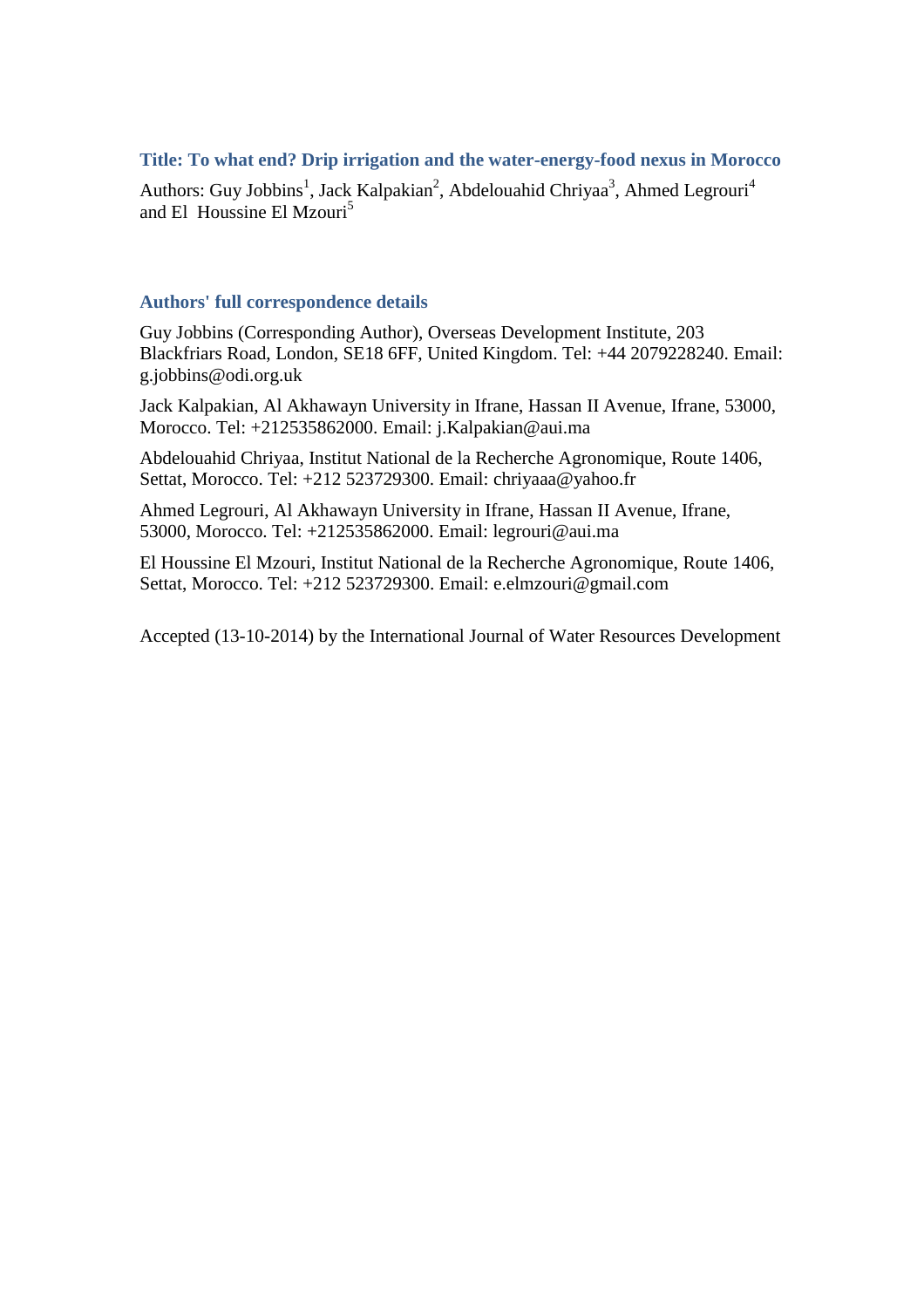# **To what end? Drip irrigation and the water-energy-food nexus in Morocco**

Authors: Guy Jobbins<sup>1</sup>, Jack Kalpakian<sup>2</sup>, Abdelouahid Chriyaa<sup>3</sup>, Ahmed Legrouri<sup>2</sup> and El Houssine El Mzouri<sup>3</sup>

# **Keywords**

Water-energy-food nexus, Morocco, drip irrigation, poverty

# **Abstract**

This paper draws on three case studies of drip irrigation adoption in Morocco to consider the Water-Energy-Food (WEF) nexus concept from a bottom-up perspective. Findings indicate that small farmers' adoption of drip irrigation is conditional, that water and energy efficiency does not necessarily reduce overall consumption, and that policies supporting, and adoption of, drip irrigation can create winners and losers. The paper concludes that, although the WEF nexus concept may offer useful insights, its use in policy formulation should be tempered with caution. Technical options that appear beneficial at the conceptual level can have unintended consequences in practice, and policies focused on issues of scarcity and efficiency may exacerbate other dimensions of poverty and inequality.

 $\overline{a}$ 

 $1$  Corresponding Author. Guy Jobbins, Overseas Development Institute, London, United Kingdom. Email: g.jobbins@odi.org.uk

<sup>2</sup> Al Akhawayn University in Ifrane, Ifrane, Morocco.

<sup>3</sup> Institut National de la Recherche Agronomique, Settat, Morocco.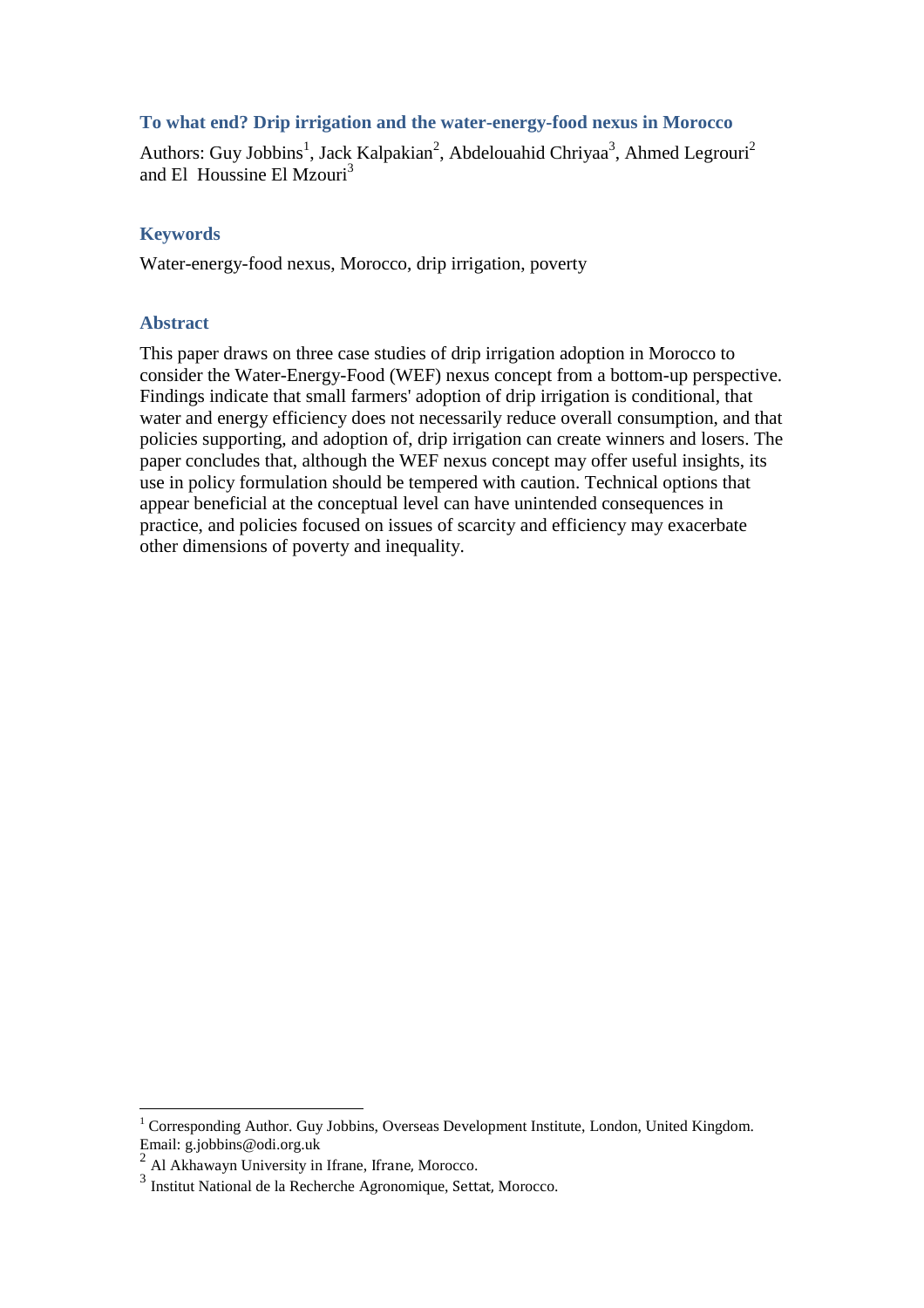### **Introduction: The Water-Energy-Food nexus**

It has long been recognised that water, energy and food are interdependent. The interconnections between these resources in planning and policy have been a longstanding issue explored in the literature (see, e.g. Keeney & Wood, 1977; Batliwala, 1982; Sachs, 1984; Greeley, 1987; Allan 1997). The WEF nexus has also been promoted by the international community: in 2011, the World Economic Forum and a conference held in Bonn both recognised the interdependence of water, energy and food securities (Hoff 2011; Waughray 2011). Both argued that these should not be treated in separate silos by policy and planners, concluding that although problems are systemic, it is the world's poor who are those most at risk from the scarcity and mismanagement of water, energy, and food.

Central to the arguments of the Water-Energy-Food (WEF) nexus is that increasing demand due to demographic and economic growth, coupled with stresses on supply resulting from factors such as climate change, are leading to shortfalls in availability of, and access to, food, energy and water (Waughray 2011). Resource scarcity necessarily implies trade-offs between uses, such as choosing between allocating water to irrigation or hydropower in times of drought. Conversely, investments to address one aspect of insecurity can exacerbate other insecurities: for example, increasing water supply through desalination or groundwater pumping is highly energy intensive (Trieb & Müller-Steinhagen, 2008; Siddiqi & Anadon, 2011). Similarly, exposure to risks in one dimension can exacerbate insecurities in the other dimensions, as demonstrated by the potential for increased energy prices to result in higher food prices (*see* e.g. Zhu, Ringler, & Cai, 2007). The interactions between these three sets of securities mean that attempting to address insecurities in a piecemeal fashion can result in a zero-sum game (Bizikova, Roy, Swanson, Venema, & McCandless, 2013).

WEF nexus approaches are therefore advocated as means of optimising resource allocation decisions and addressing unsustainable growth (Hoff, 2011; Waughray, 2011). A review of WEF nexus conceptual frameworks by Bizikova et al. (2013) concluded that their common goal is to promote action by identifying policy entry points to reduce trade-offs between securities, improve all three securities simultaneously, and exploit synergies. There are also concerns with, and connections to, other dimensions of human security and development, including international trade and investment (Allan, 2003; Allan, Keulertz, & Sojamo, 2012), ecosystem services (Rasul, 2014), and transitions to new economic systems such as the green economy (Hoff, 2011).

Despite this common goal noted by Bizikova et al. (2013), there are some differences in focus between these frameworks. For example, the World Economic Forum report emphases broad public policy areas such as trade, national security, finance, and business. It concentrates principally on macro-scale considerations of optimal resource allocation to avoid conflict and ensure economic growth (Waughray, 2011). By contrast, the Bonn2011 conference report is more aspirational, and identifies a series of options for economic transitions to promote inclusive and sustainable social and economic development (Hoff 2011).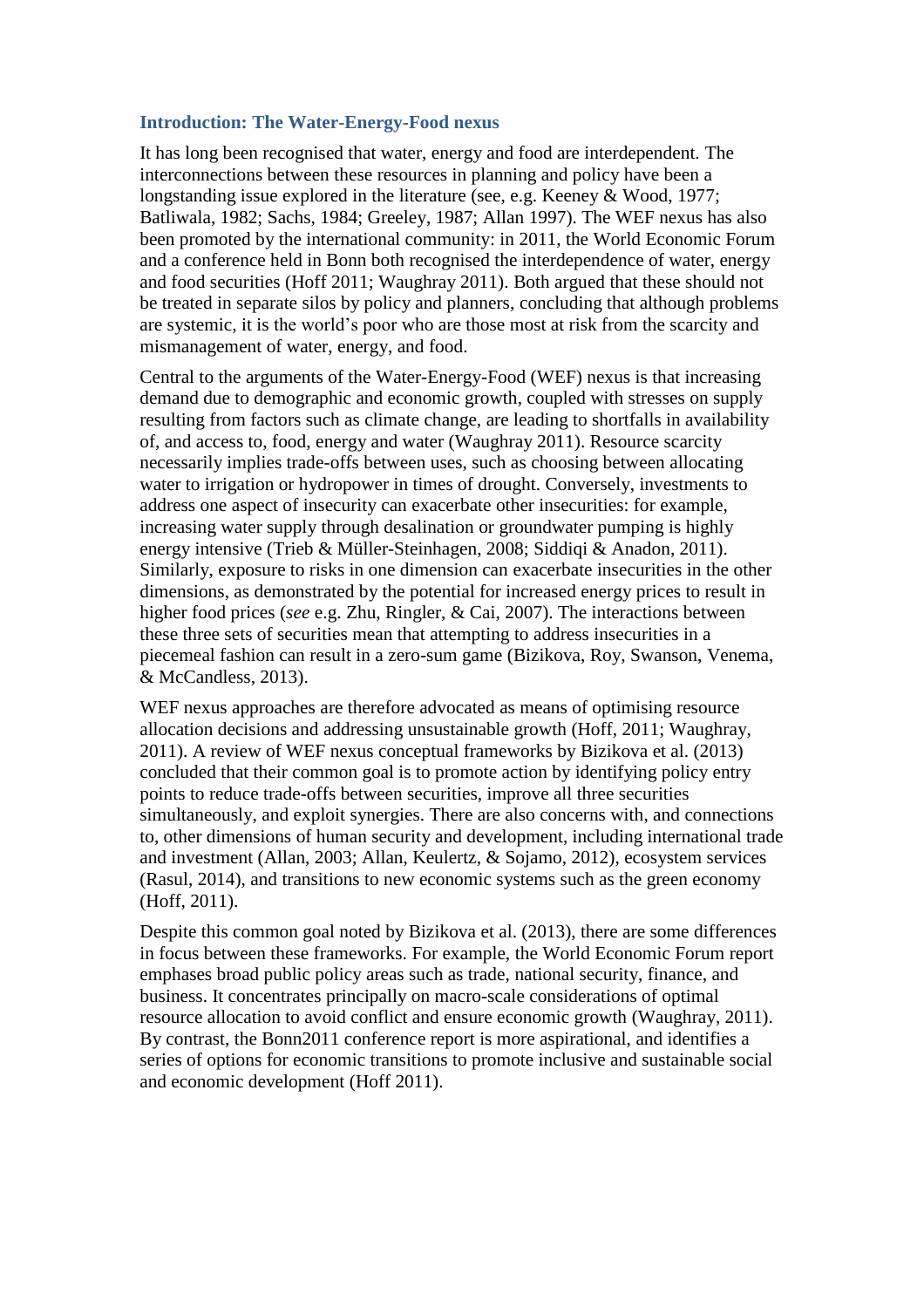In the context of these different frameworks, the WEF Nexus Conference<sup>1</sup> held in Rabat during June 2014 challenged participants to consider new ideas, and how the WEF nexus might be moved from concept to application, and how it might benefit small farmers in global drylands. The authors have responded to this challenge by drawing on three case studies from their research in Morocco that focus on the uptake of drip irrigation. We start by demonstrating that drip irrigation is an example of a nexus idea, and propose a simple framework to assess whether small farmers benefit from it. The paper then outlines the key issues of water, energy and agriculture in Morocco and policies supporting the adoption of drip irrigation, before turning to the three case studies and, finally, a discussion based on the analytic framework, and conclusions.

## **Drip irrigation as a nexus idea for small farmers in drylands**

Drip irrigation – also known as micro-, localised, or trickle irrigation – uses networks of pipes and tubes to apply water directly to the soil surface or root zone of plants. As a water efficient technology, it has been promoted as a demand side management option for reducing water consumption while maintaining yields, particularly through minimising non-productive evaporative losses (see e.g. Narayanamoorthy, 2004; Rijsberman, 2006). However, one review of the literature on drip irrigation has found that there are no common definitions of efficiency in use, and that measured efficiency gains can depend on specific boundary assumptions and operational conditions, including time and spatial scales (van der Kooij, Zwarteveen, Boesveld, & Kuper, 2013).

The pressurisation of waters used in drip irrigation has led to research on waterenergy linkages. That the rapid expansion of groundwater irrigation has been underwritten by energy subsidies, which has in turn contributed to depletion of aquifers and placed strains on energy supply, is well documented (*see* Scott & Shah, 2004; Shah, Scott, Kishore, & Sharma, 2004). For example, research in Spain suggested that drip irrigation can be more energy efficient than other technical options (Hardy, Garrido, & Juana, 2012); while research in China found that conversion from groundwater flood irrigation to drip irrigation can reduce both energy consumption and carbon emissions (Wang et al., 2012). An examination of trade-offs between water and energy in Australian irrigation concluded that the use of drip irrigation is appropriate for reducing energy consumption in pumping groundwater, while surface waters should be used as flood irrigation so as to avoid the energy costs of pressurisation (Jackson, Khan, & Hafeez, 2010).

Drip irrigation therefore connects food production with water and energy use efficiency. Drip irrigation technology predates the WEF nexus concept, and the foodwater, energy-water, and energy-food dimensions have generally been considered separately rather than as a trilateral nexus. Nonetheless, the potential combined benefits of drip irrigation for these dimensions is well recognised, although questions remain on the necessary boundary conditions for them to be realised (see e.g. Jackson et al., 2010; van der Kooij et al., 2013). Experiences with adoption of drip irrigation in drylands can therefore serve as a model for understanding how nexus ideas might have positive or negative impacts on dryland farmers.

 $\overline{a}$ 

<sup>&</sup>lt;sup>1</sup> International Conference on Water-Food-Energy Nexus in Drylands: Bridging Science and Policy, Rabat, Morocco, 11-13 June 2014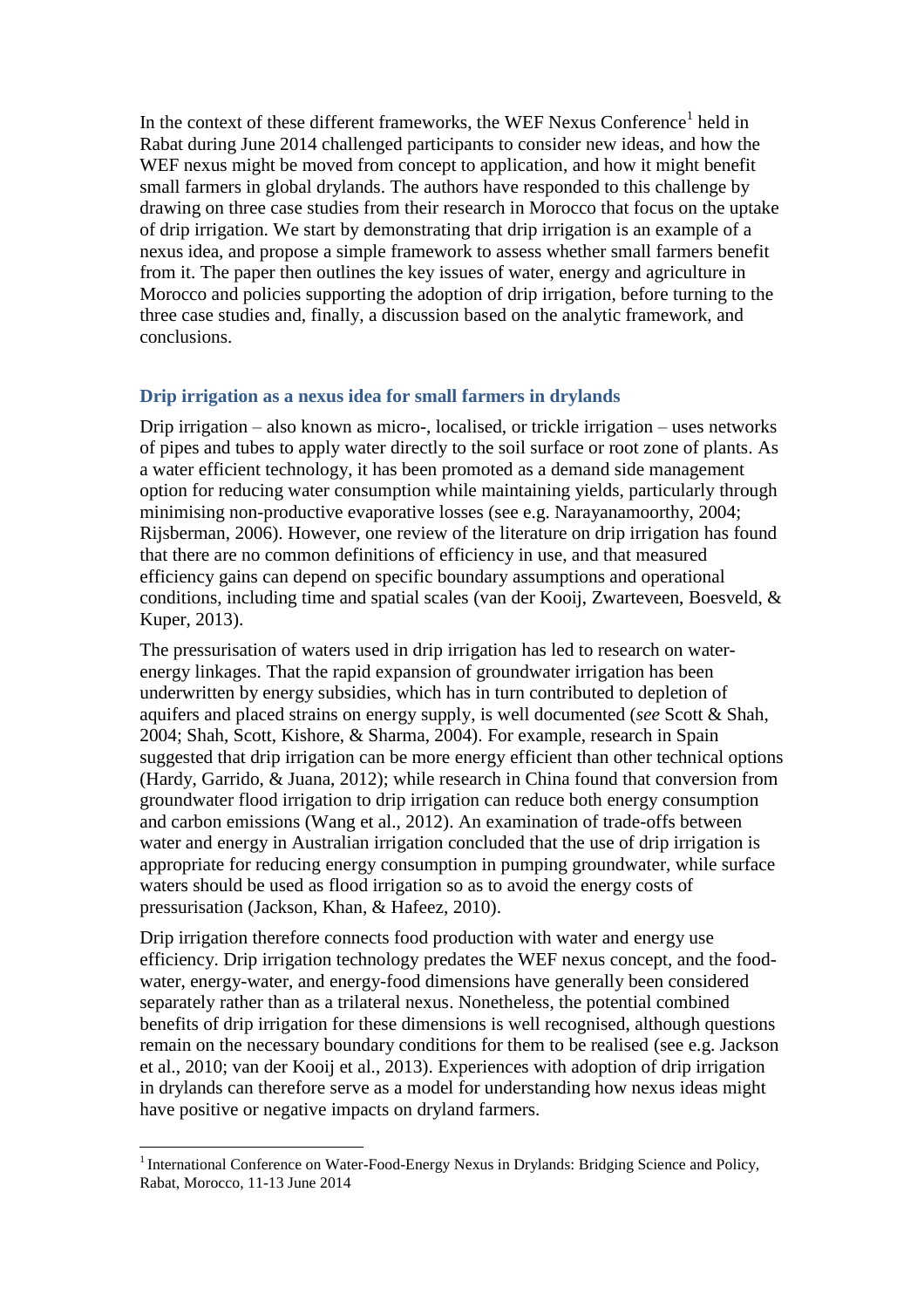We propose a simple analytic framework with three components to assess whether drip irrigation has improved water, energy and food securities and benefited small farmers in Morocco. The first component asks whether small farmers have been able to adopt drip irrigation. The second component considers whether adoption of drip irrigation has improved water, energy and food securities, how, and for who. The third component asks whether drip irrigation adoption has affected other markers of poverty such as employment. In the discussion at the end of the paper, this framework is used to consider what lessons can be drawn to help small farmers benefit from nexus ideas.

# **The Development of Drip Irrigation in Morocco**

Morocco is a water scarce country, with unmet energy needs, an economy based on agriculture, and over recent decades has experienced increasingly frequent and intense droughts. It therefore provides a useful case to consider interconnected issues of water, energy and food in a context of climatic variability and change.

Population growth and socioeconomic development have increased demands for water and energy in Morocco. The national water potential, estimated at 22  $\times 10^9$  m<sup>3</sup> per year is above current demand estimates of  $15.7 \times 10^9$  m<sup>3</sup> per year (Departement de l'Environnement, 2009; Droogers et al., 2012). However, demand and supply are not distributed evenly in time or space. Precipitation is highly seasonal with high intraand inter-annual variability, and a large proportion of irrigation, industry and domestic demand is in areas with little rainfall, such as Casablanca. To better match supply and demand the government is developing water infrastructure for the mobilisation, storage, and transfer of water, but the investment costs are high as the majority of easy gains have already been made. For example, the 130 large dams constructed before 2009 had a combined storage of  $17.5x10^9$  m<sup>3</sup>, yet the 60 dams planned by 2030 will add only a further  $1.7 \times 10^9$  m<sup>3</sup> combined (Departement de l'Environnement, 2009). Further population and economic growth will place further stresses on water resources, and expectations are that water deficits will increase markedly in the future, particularly if impacts of climate change are taken into account (Droogers et al., 2012).

Energy supply and demand have risen steadily, although demand has grown faster. To meet energy demand, Morocco needs to invest approximately 1 billion Euro per year for the next ten years in new generation capacity (Vagliasindi, 2013). Growth of electricity demand has been particularly large, both from an increasing industrial base and due to a highly successful rural programme that increased electrification rates from 18% to 97% between 1995 and 2011. Around 96% of national energy needs are met through imports, which has created huge financial pressures on the state to reduce energy subsidies (Vagliasindi, 2013). Since 2009 the government has been phasing out fuel and energy subsidies that have reduced public spending and increased consumer prices, although some support for diesel remains ("Morocco Ends Gasoline, Fuel Oil Subsidies," 2014).

Morocco is therefore a country in which both water and energy are scarce, and require considerable investment to meet demand. Both water and energy are also significant resource inputs to Morocco's chief economic activity, agriculture.

Since the 1980s the mobilisation and supply of both energy and water to agriculture has become a critical question. A series of intense droughts, unprecedented in the last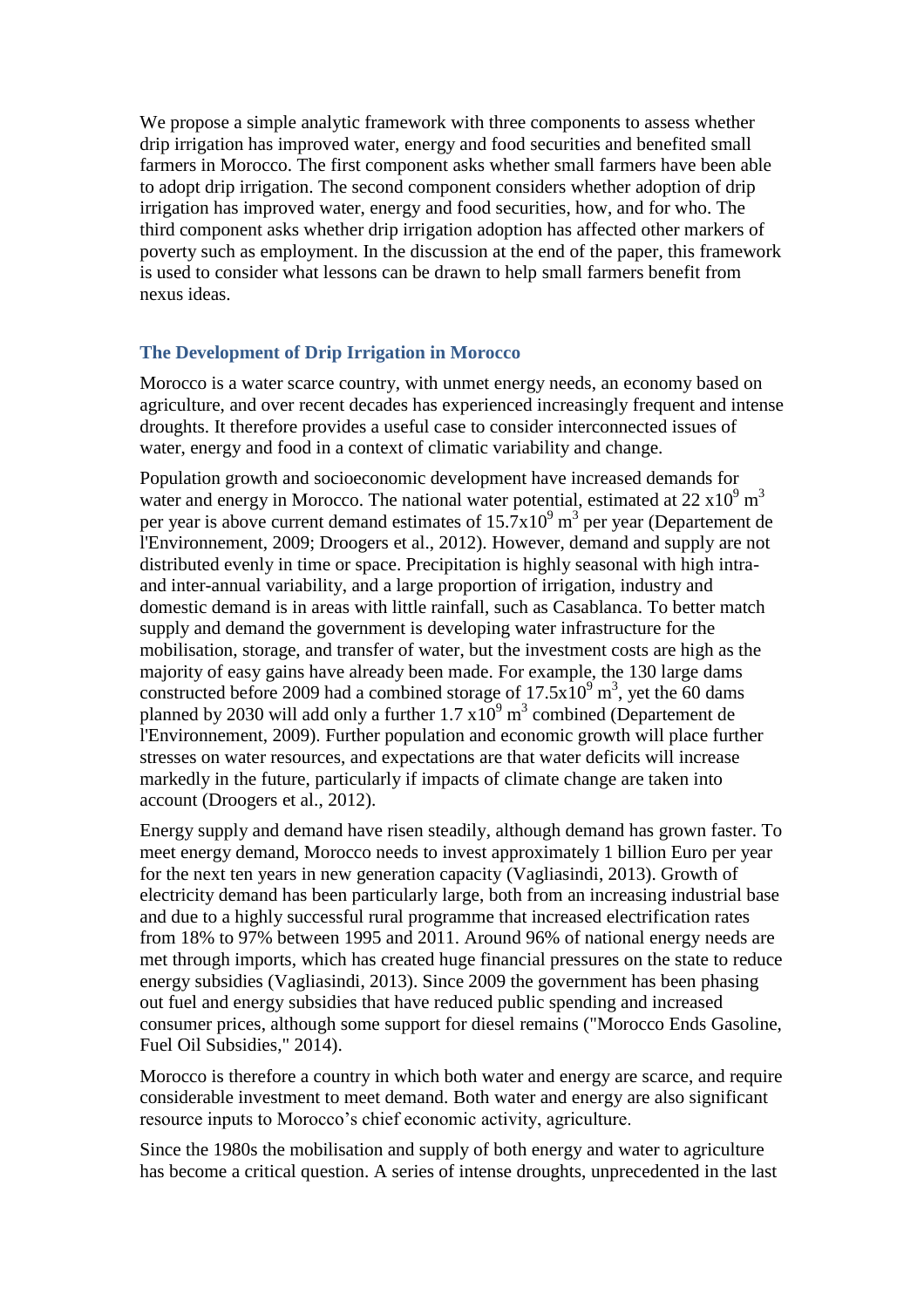500 years, have struck the country since 1981, including the three successive dry years of 1999-2001 (Chbouki, Stockton, & Myers, 1995; Touchan et al., 2008). Relatively low use of irrigation meant that agriculture was highly sensitive to drought. Morocco also did not have extensive rural government services, subsidies, safety nets or markets: consequently, the social and economic impacts of drought were severe, and helped precipitate a national economic crisis in the 1980s (Doukkali, 2005).

Officially, around 90% of Moroccan agriculture was rainfed, with the majority of irrigation schemes state-managed and based on surface water gravity and flood irrigation. However, in response to this onset of droughts, and the increasing access to and affordability of rural electricity, diesel pumps and fuel, many farmers dug private tube wells and started pumping groundwater, often without the required permits. As a result, aquifers across Morocco have been rapidly depleted. For example, the Souss aquifer, a strategic reserve in southern Morocco, has been falling an average of 2m per year for the last 30 years (Bouchaou et al., 2008). Groundwater pumping has also added strain to the energy sector and state energy subsidies, although that is rarely mentioned by comparison to the issue of water.

This is creating a dilemma for the State. On the one hand, there is a need to manage strategic water reserves and energy demand. On the other, agriculture is an engine of the economy and a social safety net, and it is difficult to enforce procedures and permits. The problem is complex, and linked to issues of social development, poverty alleviation, institutional reform and international trade, and not only to issues of water and energy scarcity and agricultural production and productivity.

Among other approaches such as institutional reforms, drip irrigation has been promoted by the state as a technical solution. Increasingly large subsidies to support adoption of drip irrigation have been offered: there is currently a standard subsidy of 80%, rising to 100% for farms smaller than 5ha. New forms of organisation and coordination have also arisen for the management of irrigation and delivery of services. This has included community based schemes, the empowerment of private companies to provide technical assistance alongside infrastructure sales, and also the world's first public-private partnership in irrigation – the Guerdane scheme in Taroudant Province in the Souss Massa (Errahj, Kuper, Faysse, & Djebbara, 2009; Houdret, 2012).

There has, then, been a large effort towards achieving the apparently obvious benefits of drip irrigation in terms of reducing water and energy consumption, boosting agricultural productivity, and increasing drought tolerance. However, the case studies in the next section of this paper suggest that it is not clear that drip irrigation is fulfilling its potential in Morocco as a technical adaptation to water stress and drought. This appears to be largely due to issues of institutions, policies, and administration, resulting in barriers to the uptake of drip irrigation and unintended consequences of drip irrigation uptake.

#### **The Case Studies**

#### *Bitit and Ain Chegag, Sebou*

The 2,200  $\text{km}^2$  Saiss sub-basin in the upper Sebou accounts for 11% of Morocco's annual water endowment. The mountainous Saiss sub-basin holds around 8,000 commercial and subsistence farms, 37,000 ha of which are irrigated. Commercial farms oriented to international exports include the cultivation of water-intensive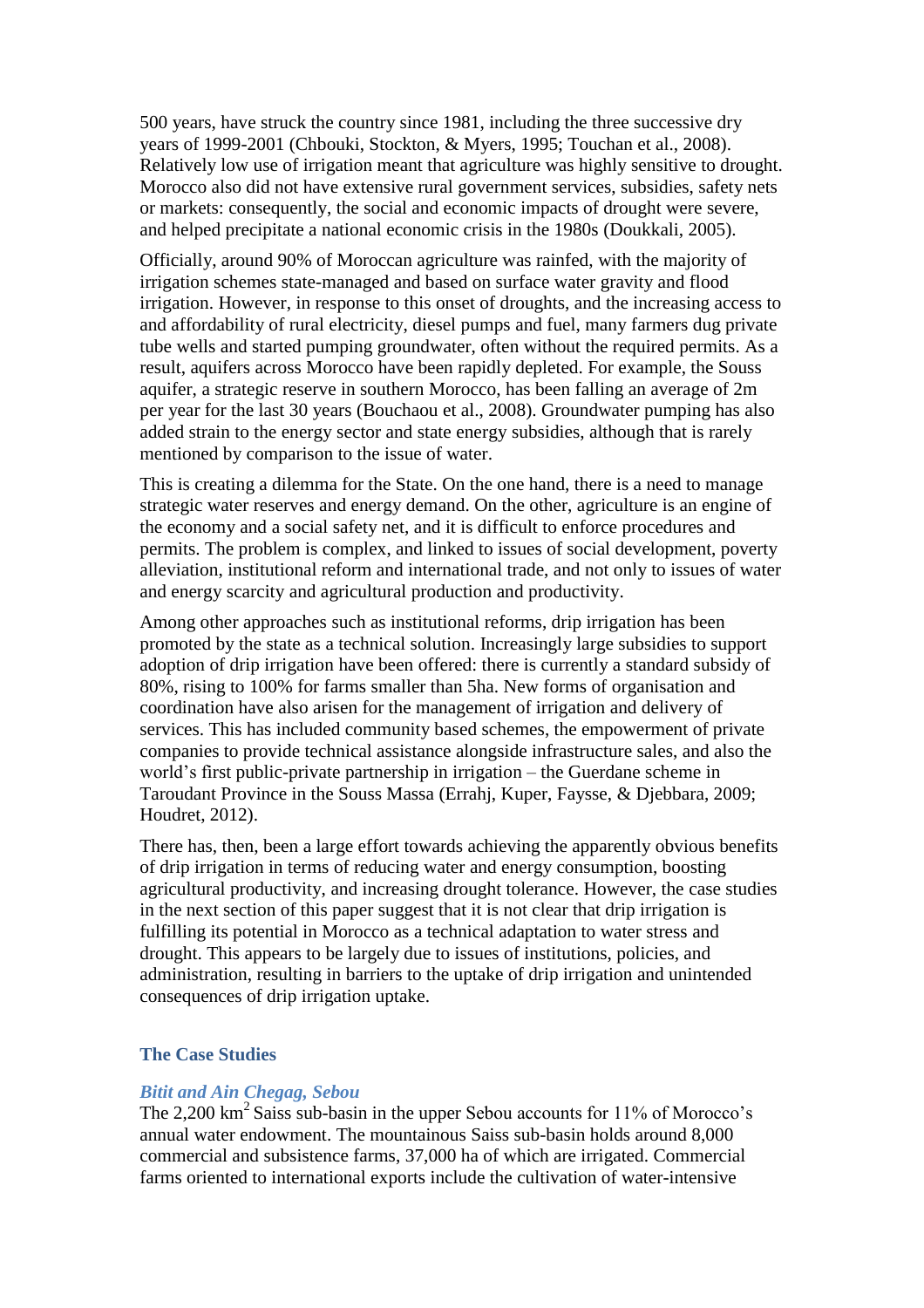crops, with 4,500 ha of apple orchards and hundreds of hectares of wine vineyards, particularly in the fertile valley floor (Pers. Comm., Director of Sefrou and el Hajeb Provincial Department of Agriculture, 23 February 2009). Of the irrigated land, 32% is flood irrigated from surface waters, 45% is flood irrigated from groundwater, and about 22% is drip irrigated from different sources, mainly groundwater (Rhaouti, 2007).

Since the 1980s, the onset of more frequent drought and increasing access to international export markets has driven groundwater abstraction for agriculture. The number of wells has risen from less than a dozen to over 9,000 in the last 40 years while the annual precipitation in the area has fallen by 33%, and the resulting imbalance has led to a water deficit of 100  $\text{Mm}^3$  yr<sup>-1</sup> (Kalpakian et al., 2014). This has reduced flows in springs, and some sources and wells have dried up completely, particularly in the uplands. According to the Sebou River Basin Agency (ABHS), the Saiss aquifer has fallen 70m over 27 years to 2008, and on current trajectories could be exhausted within 20 years (Rhaouti, 2007). Against this background, ABHS has prioritised the promotion of drip irrigation among other policies to reduce water demand in the basin.

A Knowledge, Attitudes and Practice (KAP) survey of 519 farmers in the Ain Chegag and Bitit communities found that 83% of farmers identified drip irrigation as the best means of conserving water resources (Kalpakian et al., 2014). Farmers identified the key benefits as savings in water, energy, and labour inputs.

However, despite recognising the potential benefits of drip irrigation, only 10% of farmers had adopted it. The KAP survey identified a complex set of institutional barriers to financing arising from issues of land tenure, the subsidy and credit system, and administrative requirements. For example, 48% of farmers identified a lack of money as the primary obstacle to adoption, 16% cited the administrative complexity of accessing the subsidy system, while 5% were impeded by land fragmentation or being tenant farmers. Other farmers preferred flood irrigation due to their proximity to reliable sources (*see* Kalpakian et al., 2014).

At the root of several of these barriers is the diversity of land tenure systems in Morocco. Common forms of ownership include *Melk* (private property), '*Urfi*  (informal, unregistered but communally recognised), *Sulaliya* (tribal or communal title), *Habous* (a religious endowment), *Guich* (formerly used as compensation for military service) and *Domain* (state land). In the past, possessors of communally owned lands, such as *'Urfi* or *Sulaliya*, were disqualified from obtaining mortgages as their properties were ultimately owned by the community. Even with large subsidies provided by the state, poor farmers would need access to credit to finance the remaining investment cost of drip irrigation. In Ain Chegag and Bitit, poor farmers were disproportionately holders of *'Urfi* or *Sulaliya* lands, and therefore without access to mortgages and credit. The laws have, however, recently changed, allowing mortgages for land for which legitimate use rights have been officially documented.

The KAP survey also indicated that education was a major factor in being able to register land, with literate and illiterate farmers having very different levels of success in managing required paperwork and being able to access the bureaucracy. Similarly, although a 100% subsidy is available for small farmers  $(\leq 5$ ha) to install drip irrigation, considerable paperwork and knowledge is required to access it. Private firms that sell drip irrigation systems generally offer farmers help with the paperwork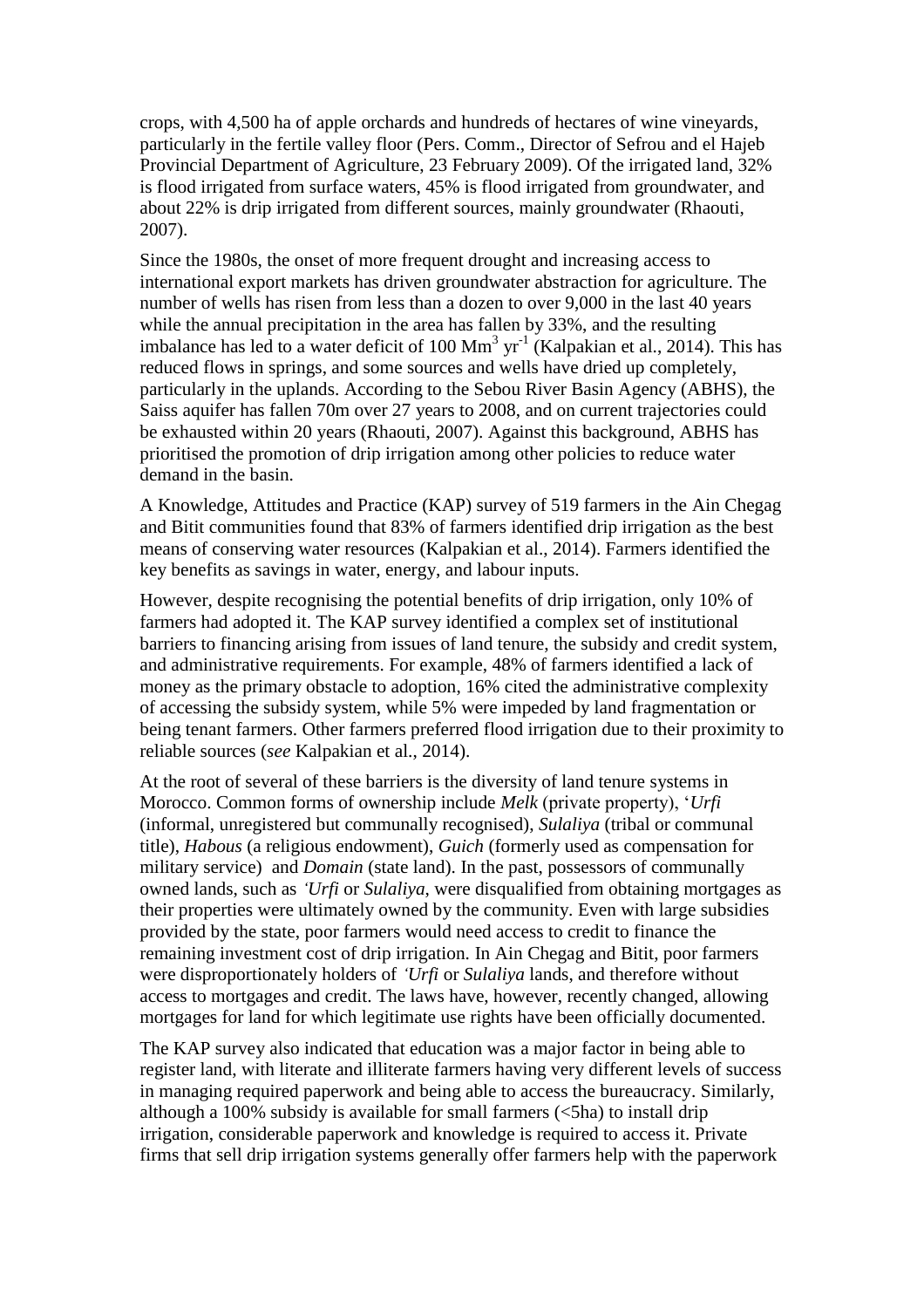and administration for credit and subsidies. However, they charge for the service and many farmers distrust their motives.

Institutional fragmentation was also a challenge. The ABHS was charged with planning and allocating water at a basin level, and tightly controlled permits to dig wells out of concern with declining aquifer levels (also requiring evidence of land ownership). According to procedure, the Provincial Department of Agricultural (DPA) required evidence of a well permit to before providing farmers with subsidies for drip irrigation investments. However, the two agencies had only limited interactions and did not have harmonised practices, with the DPA promoting irrigation and the ABHS attempting to restrict the number of wells. As well as education, physical distance from and between the location of the two offices was also a significant impediment to farmers attempting to access these state services.

One clear implication of this case study is that the uptake of drip irrigation by small farmers was conditioned by administrative processes and regulations. Improved coordination in planning and operations between the involved agencies at a local level could conceivably have harmonised policies and developed a strategic plan to promote drip irrigation within sustainable limits of groundwater abstraction.

However, it is also clear that there are important issues that go beyond policy and administrative coordination. In Ain Chegag and Bitit, the ability of farmers to access subsidies and take up drip irrigation depended on a wide range of factors, including the source of water being used, education level, the form of property ownership, level of land fragmentation, and physical distance to administrative centres. Other social barriers found to be significant by the researchers included customary law, levels of social capital, and the specific obstacles faced by women farmers from some communities in inheritance law and accessing state services and subsidies<sup>1</sup>. These barriers to small farmers accessing the policy instruments (subsidies and credit) supporting drip irrigation are markers of social exclusion and poverty, and are much broader issues of development than a concern with resource use efficiency.

#### *Lamzoudia, Tensift*

 $\overline{a}$ 

The rural commune of Lamzoudia covers a plain of 77,000 ha southwest of Marrakech in Tensift Basin. It consists of 55 *douar* (small villages) totalling approximately 22,000 people. Traditional livelihoods in this area are based on sedentary agro-pastoralism, with pasture and rainfed winter barley being used to support sheep. The rangelands are predominantly state-owned land, although the area also includes 1725 ha of communally owned property managed through usufruct rights.

The climate is semi-arid, with irregular rainfall, concentrated in the winter months from October to March, and high evapotranspiration. Prior to the 1980s average annual rainfall was  $250$ mm yr<sup>-1</sup>, but over the last three decades this shifted to a regime averaging 150mm  $yr^{-1}$  which has remained stable since. Furthermore, whereas rain used to fall in regular, small quantities, it now falls in less frequent and more intense bursts that are less beneficial to barley production. These intense rains are prone to flood, and are thought to be less effective at recharging groundwater.

 $1$  These social factors varied markedly between communities in a relatively small geographic area, reflecting Morocco's social and cultural diversity.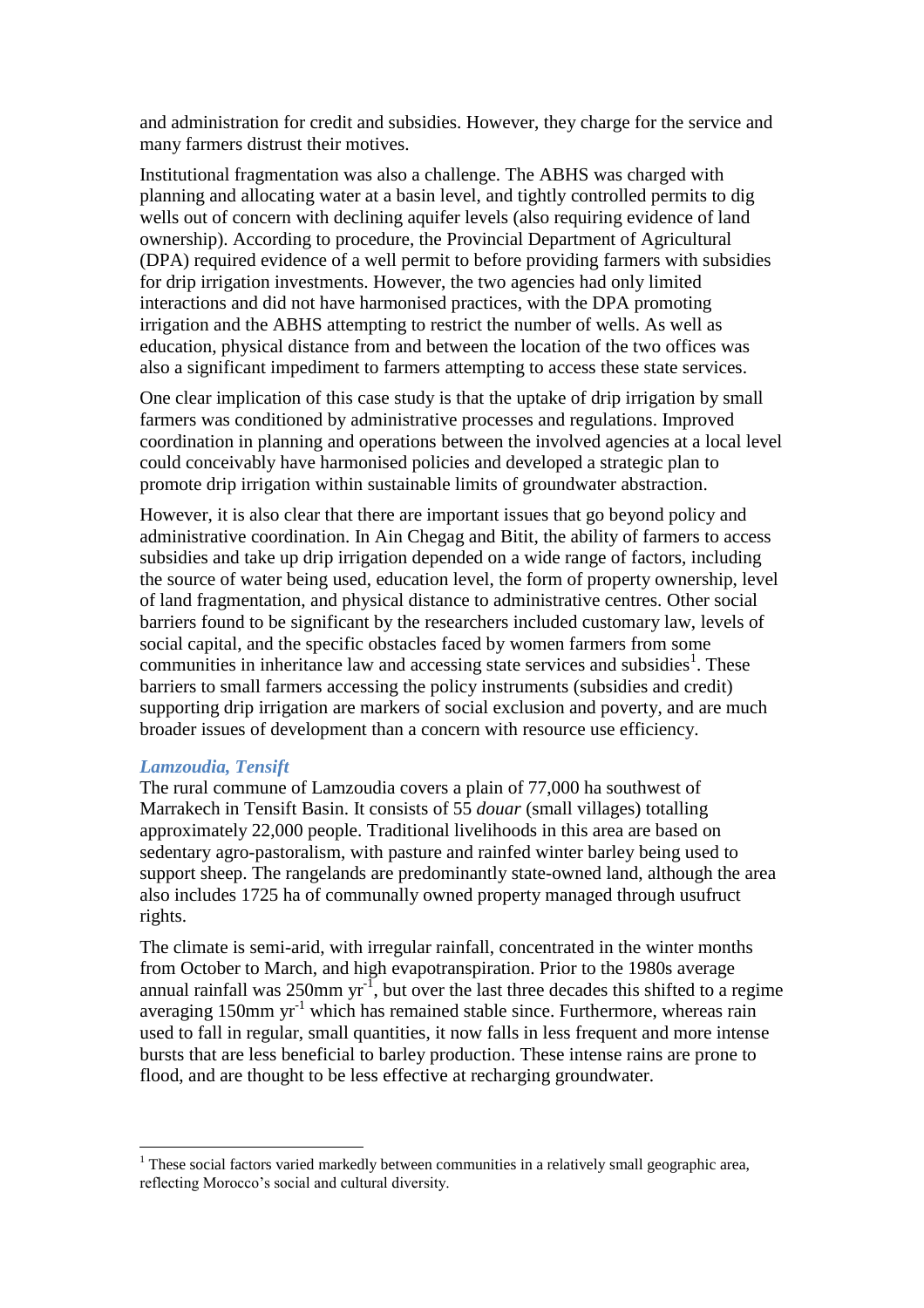With greatly reduced productivity of barley and rangelands, the traditional rainfed agriculture-livestock system has been significantly negatively impacted. It has been partially replaced by agriculture irrigated from groundwater using the pumps and energy that became increasingly accessible during the 1980s.

This conversion to groundwater could have been used as an important buffer for farmers, granting time to adapt to new, drier conditions. However, in the absence of appropriate advice, and acting individually and tactically rather than strategically, the farmers of Lamzoudia made unsustainable choices. With improved access to groundwater and to markets for cash crops, many farmers converted to horticulture. Water intensive crops, including watermelons and orchard fruits, are now key products of this area. Groundwater levels have fallen over 180m in the last 40 years, and in 2010, the authors found that communities in the area were increasingly reporting dry or salinized wells.

Drip irrigation was particularly adopted by new commercial farmers, many of whom purchased land from destitute agro-pastoralists. For them, drip irrigation offered a means to reduce the energy costs of groundwater pumping. However, they also saw it as means of managing costs, and for converting efficiency savings in water and energy into larger irrigated areas. The uptake of drip irrigation has therefore had no discernable impact on overall water conservation, although it has benefited users' agricultural productivity.

By contrast, smaller farmers tended to view the returns on drip irrigation as insufficient to justify costly investment. This was largely due to their difficulties in accessing subsidies due to their land status similar to those in the case study from Sebou. Their incentives for investment were further lowered due to the unbounded nature of groundwater: any water efficiency savings resulting from their investment in drip irrigation could be used by others without restriction.

The incentives on both commercial farmers and small traditional farmers have therefore been to convert water into cash as quickly as possible rather than using water efficiently, a classic tragedy of the commons scenario. Following the work of Elinor Ostrom and others, co-management or community based management is a common prescription for common property resources (Ostrom 1990). However, in Lamzoudia the community lacked the social capital and local institutions necessary to develop an agreement to regulate private abstractions from the common property aquifer within sustainable levels (that in any case would be hard to define). The presence of outside investors and commercial farmers made agreement even more unlikely.

The experience of Lamzoudia offers an example of Jevon's Paradox (Alcott, 2005), suggesting that, very simply, the adoption of technology offering water (and energy) use efficiency is not necessarily sufficient by itself to resolve scarcity. By comparison to flood irrigation from groundwater, drip irrigation offered greater water and energy efficiency. However, water users and farmers operated under incentives that did not encourage conservation, and they lacked access to the capital and institutions necessary to change those incentives.

### *Guerdane and Issen, Souss Massa*

The Souss Massa basin covers  $27,000 \text{ km}^2$  in the south of Morocco. Producing more than 50% of Morocco's vegetable and citrus exports, it is one of the most important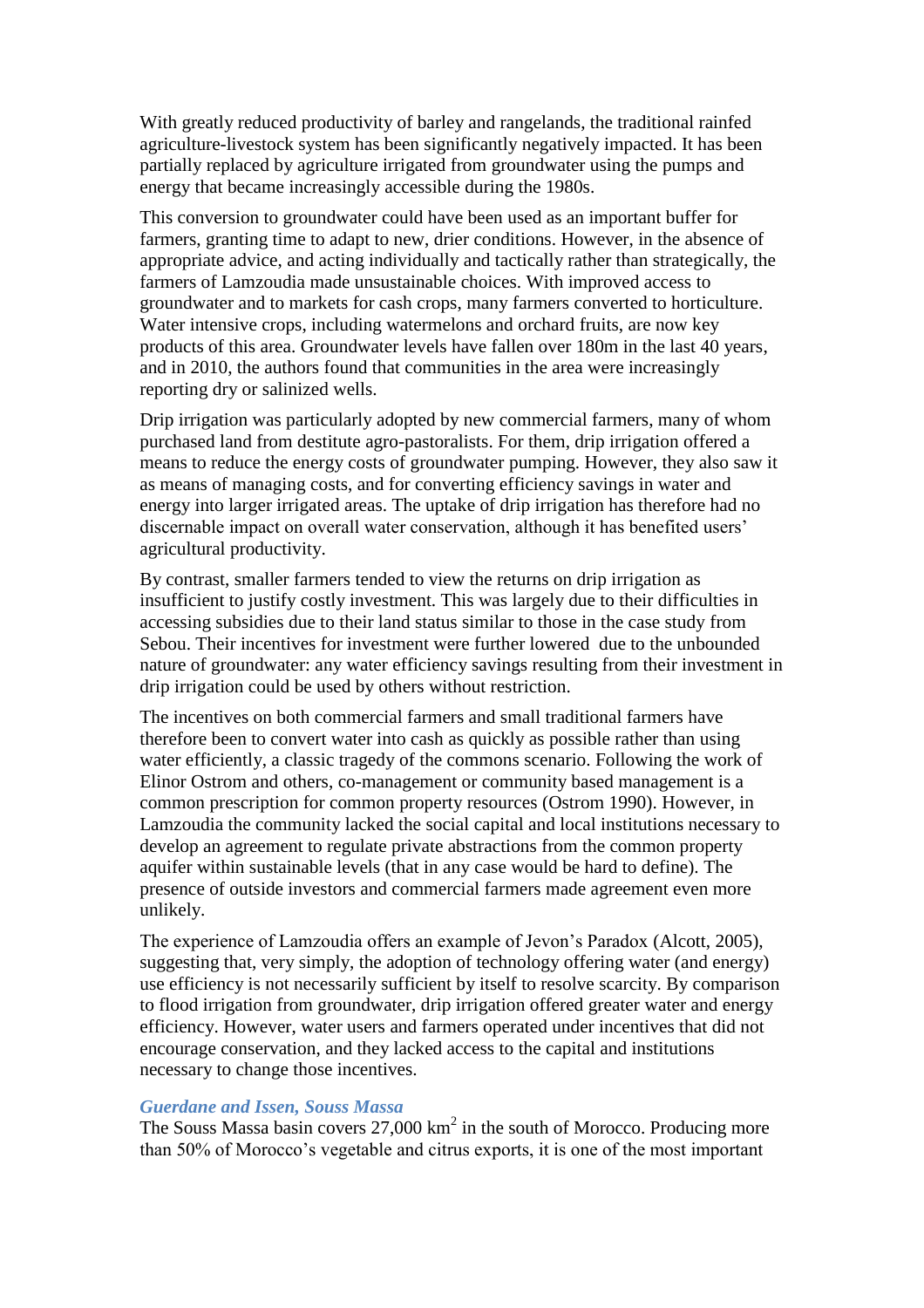agricultural regions in the country. This export-based agriculture has grown rapidly since economic liberalisation in the 1980s.

Since the 1980s, average annual precipitation has fallen to 80% of the long-term mean, and variability has also markedly increased. Traditionally around 80% of the area was rainfed, and focused on olive and cereal production. However, increasing water variability and scarcity, and demand for water intensive crops for export, has driven demand for irrigation waters (Keith & Ouattar, 2004; Van Cauwenbergh & Idllalene, 2012). Around 93% of water in the Souss Massa is now used in agriculture.

Surface waters have been mobilised for irrigation through the construction of eight medium to large dams. However, agricultural water demand has continued to grow in areas unsupplied by these irrigation schemes, with farmers turning to pumped groundwater. Within areas supplied by irrigation schemes, groundwater is also used for supplementary irrigation. In total, almost 70% of the water used in irrigation is drawn from groundwater, and the Souss aquifer has a deficit of  $360 \times 10^6$  m<sup>3</sup> yr<sup>-1</sup>. The aquifer has fallen at a rate of 1.5m to 2m per year, and in some places tubewells are now at over 200m (Houdret, 2012).

As elsewhere in Morocco, the State has responded with a variety of measures that have included the promotion of drip irrigation. This has included the provision of pressurised surface waters, as well as measures to promote drip irrigation for reducing groundwater abstraction. One of these schemes is the Guerdane perimeter, a publicprivate partnership (PPP) managed by the Amensous company. This scheme delivers water to an area which is prioritised for the production of citrus for export. Previously, the farms in this area were using  $10,000m^3$  ha<sup>-1</sup> yr<sup>-1</sup> for citrus production, all abstracted from groundwater for flood irrigation. The new irrigation scheme requires drip irrigation, for which 6,000  $m^3$  ha<sup>-1</sup> yr<sup>-1</sup> is sufficient for the same yield of citrus. Of this  $6,000 \text{ m}^3$ , two thirds is provided from surface waters delivered by Amensous, while one third is expected to be pumped from groundwater. This represents a potential saving of  $\sim 8,000 \text{ m}^3 \text{ ha}^{-1} \text{ yr}^{-1}$  in terms of groundwater abstraction, and concomitant energy savings<sup>1</sup> (Amensous officials, pers. comm., 21 May 2014).

Unusually for Morocco, where approximately 70% of farms are smaller than 2ha, the Guerdane scheme serves an area where 67% of farms are larger than 20ha. The owners of these larger farms are generally wealthy, and for many agriculture is either a secondary income, or the land is rented to a foreign company. In addition to other benefits for property owners, the values of land in the PPP perimeter have risen in value from 25 000 Dirham (2 800 US\$) to 250 000 Dirham (28 000 US\$) per hectare since the scheme's inception in 2009 (Amensouss and Ministry of Agriculture officials, pers. comm., 21 & 22 May, 2014). The Guerdane PPP scheme has therefore been criticised for subsidising the infrastructure, productivity, and capital gains of larger, wealthy farmers at the taxpayer's expense (Houdret, 2012; Van Cauwenbergh & Idllalene, 2012). Other criticisms have focused on the impact on the traditional water rights of – relatively poor - upstream communities affected by the mobilisation of surface waters for the Guerdane scheme (Houdret, 2012). There are also questions about the cultivation of citrus for export, as orchard crops fix water demand for years

 $\overline{a}$ 

<sup>&</sup>lt;sup>1</sup> The energy cost of pressurised delivery of surface water to the scheme was not available, but is assumed to be substantially less than the cost of pumping groundwater from the deep aquifer.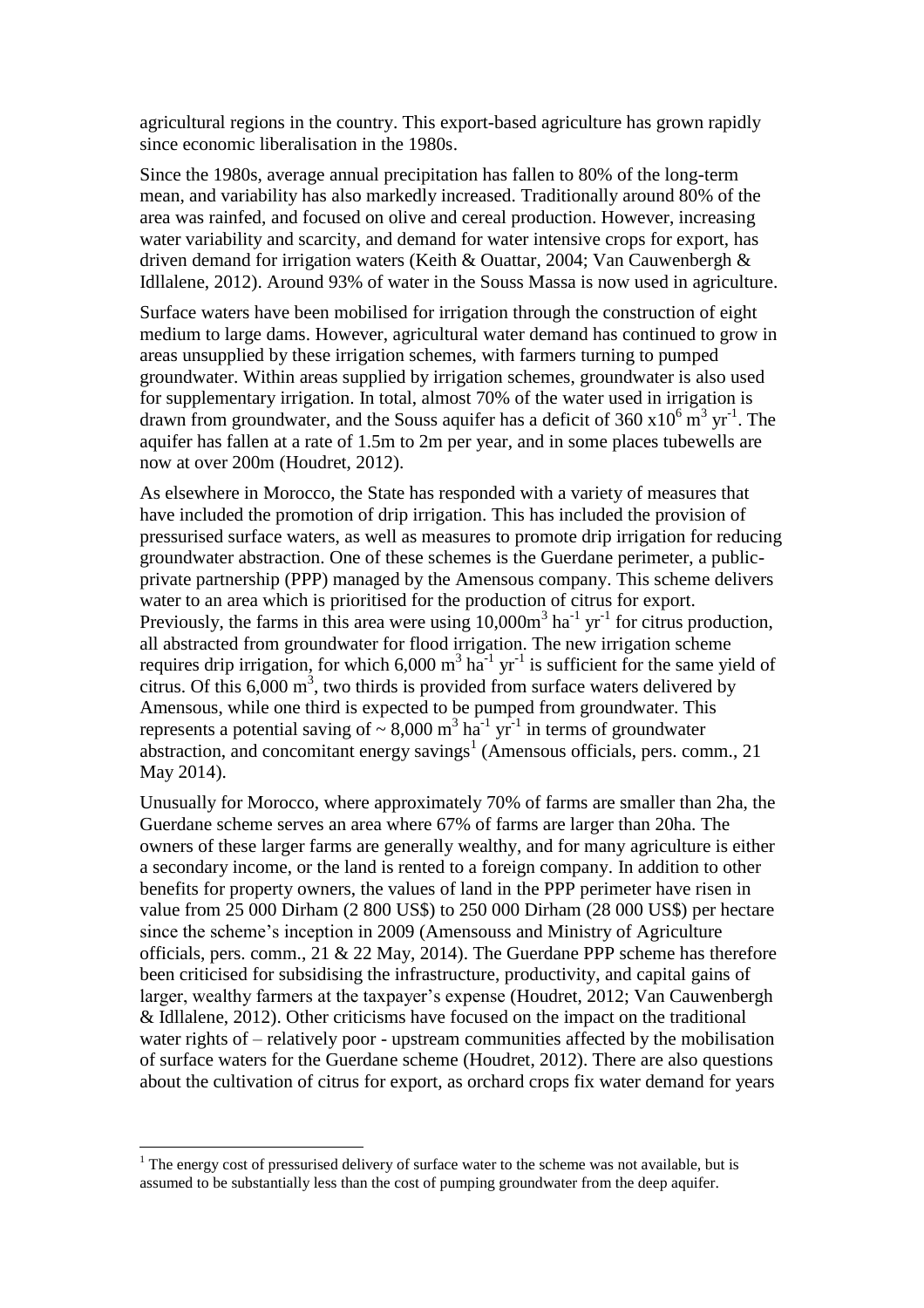or even decades rather than being able to respond flexibly to annual variation in supply.

At the nearby Issen Traditional scheme, several farmers reported that they viewed reduced labour costs as the main benefit of converting from flood to drip irrigation, rather than increased water and energy efficiency. Rather than needing to employ part-time labourers to channel irrigation waters, the drip irrigation system allowed small farmers to irrigate alone and with minimal effort. Other farmers increased their irrigated area, resulting in smaller than expected or no net water savings. Some farmers have both increased the irrigated area and reduced their labour force. Others have converted to water intense crops such as fruit and vegetables, with further consequences for water demand.

## **Discussion**

### *Have small farmers been able to adopt drip irrigation?*

In each case study, wealthier farmers were better able to adopt drip irrigation than small farmers. Although the State offers subsidies of up to 100% to offset high initial investment costs, many small farmers experienced significant barriers to accessing this support.

One of the most significant issues was land tenure status. Small farmers on private property (*melk*) in Souss Massa were better able to access subsidies than farmers on other forms of land tenure, such as *'Urfi* or *Sulaliya*, in Tensift and Sebou. Other identified barriers to accessing subsidies and services involved literacy and ability to work through administrative processes, geographic remoteness from administrative offices, gender, and ability to procure a well permit from water management authorities. While offering a subsidy of 80% or 100% was an effective means of supporting small farmers on private property, it did not reduce access barriers for all small farmers, particularly the most marginalised groups.

Other small farmers did not see sufficient economic reasons to invest in drip irrigation. Upstream farmers in Sebou and the Issen perimeter in Souss Massa, with more assured surface water supply, had few incentives to conserve water to benefit downstream users. Similarly, some small holders in Tensift saw little value in water conservation efforts that would be open to abuse from free riders in a common pool resource. Another economic barrier for some farmers in Sebou and Tensift were farms that were too small, or too fragmented, to realise benefits from drip irrigation, particularly where they were not able to develop cooperative agreements with their neighbours.

These findings suggest that policies supporting the adoption of technical options may not be successful without careful anticipation of institutional barriers. Many of these issues – land tenure, education, and gender – are fundamental to dimensions of poverty, are complex and diverse, and are frequently highly political and difficult to resolve. Technical options inspired by nexus ideas, and the policies supporting them, are highly unlikely to initiate transformative changes that resolve these issues. However, policy formulation processes could potentially map what barriers there might be to adoption by small farmers, and how they might be lessened, and ensure policies are framed appropriately.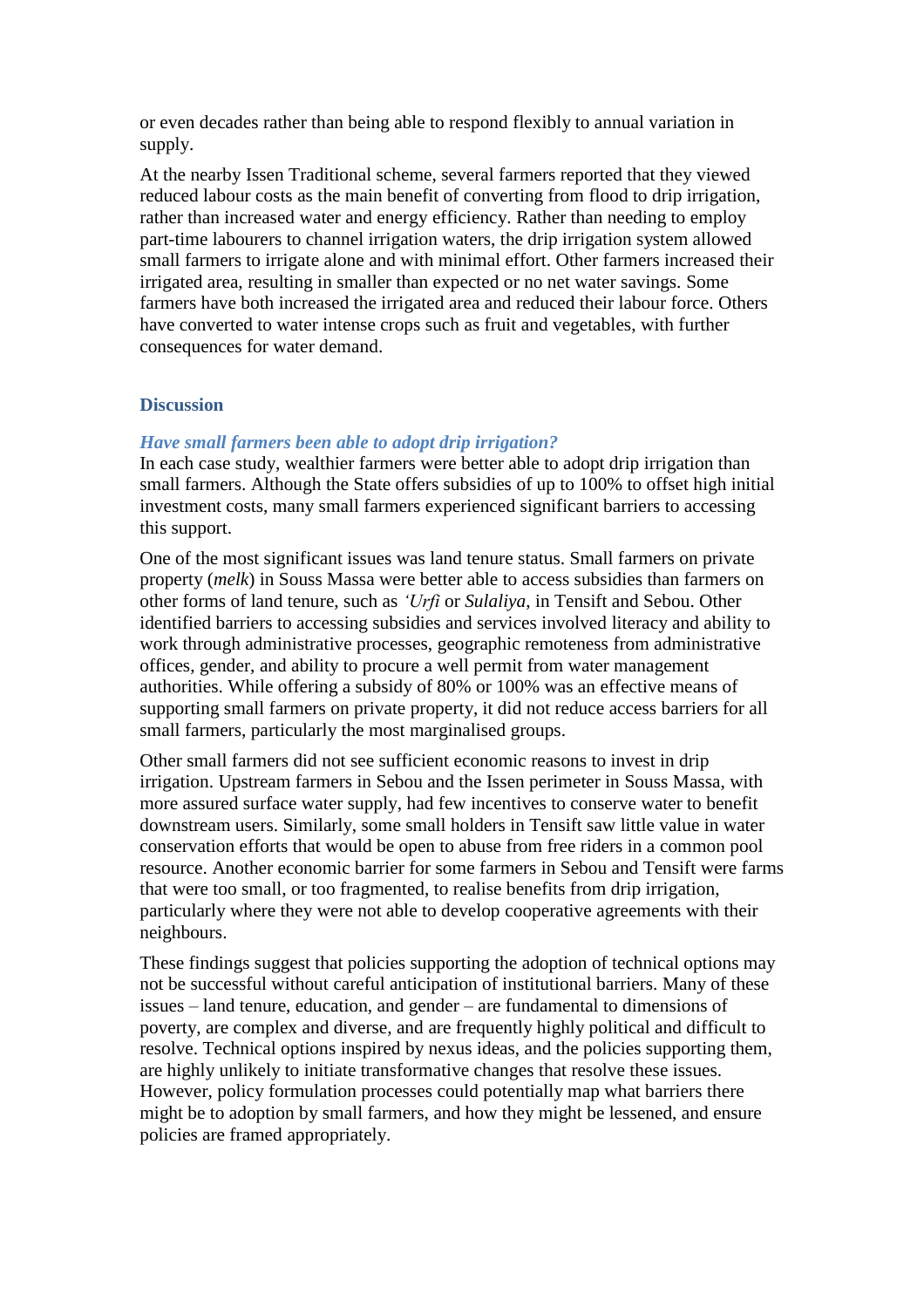# *Has drip irrigation improved water, energy & food securities?*

The three cases demonstrate that the efficiency savings offered by drip irrigation do not necessarily reduce on-farm consumption of water and energy, and have not had a clear positive impact on water, energy and food securities. Rather, the positive and negative impacts of drip irrigation on water, energy and food securities appear to be distributed among different groups and at different scales.

Whether drip irrigation generates significant water savings in any real sense at the hydrological scale has been challenged by many authors (see e.g. Perry 2007; van der Kooij et al., 2013). Efficiency savings can be generated by reducing non-beneficial evapotranspiration, losses to sinks such as the sea or the desert, and improved irrigation management. However, aside from these potential savings, excess irrigation water not used in beneficial evapotranspiration (contributing to plant growth) returns to the aquifer, where it becomes available for use by others. By contrast to flood irrigation, drip irrigation could, in principle, actually decrease the water security of other users by reducing environmental return flows.

Large reductions in excess irrigation waters by adoption of drip systems, therefore, do not necessarily translate into real savings. To restore aquifer levels, water efficiency savings need to be translated into permanent reductions in abstractions. However, there is always a pressure to use water for economic activities rather than to use it for environmental flows or for non-economic uses such as subsistence agriculture by the poor. Indeed, the Souss Massa and Tensift cases found that the incentives operating on farmers encouraged many of them to expand irrigated areas and cultivate waterintensive crops rather than reduce groundwater abstractions. In the Sebou case, the majority of farmers were aware of the potential benefits to water and energy conservation. However, it appeared that at least some of the minority who had adopted drip irrigation were, like those in Tensift and Souss Massa, adopting water intensive crops.

Energy efficiency can also be improved by drip irrigation (see e.g. Hardy et al., 2012; Wang et al., 2012). That might be of more significant value to the State where energy is heavily subsidised, or more significant value to the farmer where energy costs are high. However, energy consumption does not decline unless the total quantity of water pumped is also reduced. So long as water efficiency gains from drip irrigation are used to extend irrigation areas and increase water-intensity, total energy consumption will not decline. Replacing flood irrigation from surface water with drip irrigation does introduce energy costs for pressurisation to the farmer, but here too these can also be offset – and profit margins increased - by growing water intensive, commercial crops.

In these case studies, the farmers adopting drip irrigation have enlarged their incomes by maximising the profitability of their water use. From their perspective, water and energy costs are less significant than profit margins. Gains have instead been made in agricultural productivity and income generation, and benefits have tended to accrue directly to the farmer rather than society in general.

## *Has drip irrigation impacted on other aspects of poverty?*

The case studies indicated that small farmers who had adopted drip irrigation had increased agricultural productivity, often due to switching to new crops. For these farmers, adopting drip irrigation appeared to have positive impacts on incomes and other markers of poverty.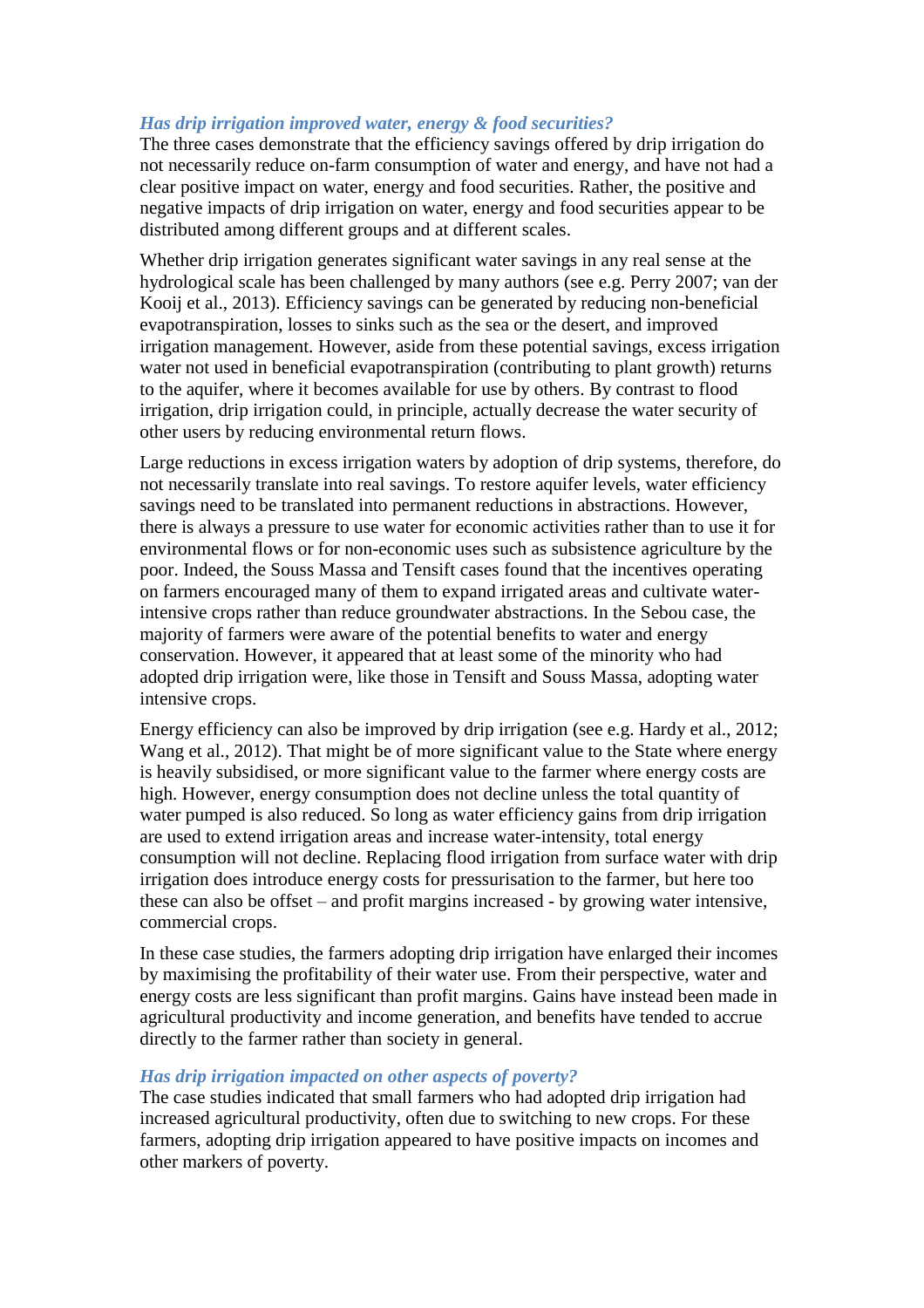Drip irrigation requires lower labour inputs than flood irrigation. Several small farmers reported that this had increased their personal quality of life by reducing work hours. Both large farmers and small farmers had been able to reduce their costs of employing agricultural labour. While this increased the profit margins of farmers, it necessarily means a reduction in employment for agricultural labourers. This implies that adoption of drip irrigation can contribute towards concentrating the economic benefits of agriculture in the hands of property owners, increasing poverty among agricultural labourers, and making the rural economy less inclusive. This finding may be context dependent, however: there was some evidence that expansion of drip irrigation on new commercial farms in formerly rainfed areas of Tensift has provided employment opportunities, particularly for women.

Aside from employment issues, the use of surface water resources for the Guerdane scheme also has reportedly resulted in distributional impacts, with upstream communities in the upstream area losing access to water sources (Houdret 2012).

There are, therefore, questions to be asked about who has benefited and who has lost from adoption drip irrigation and the associated public subsidy. There is some evidence that, at least in some cases, drip irrigation technology and subsidies have contributed to exacerbate social and economic inequalities. Individual farmers, particularly those already wealthy, have been the largest beneficiaries, while the impact on agricultural labourers has been negative in some instances. In particular, questions can be asked about the public subsidy of 80% available to large commercial farmers for adopting drip irrigation. They are more likely to have the capital necessary for investment, and are more likely to respond to respond to market signals and reduce energy and water costs to maximise profits.

This does not mean that drip irrigation and the associated public subsidies are entirely negative. However, those developing policies to support technical options need to be aware that creating winners and losers is more likely than creating "win-wins", and that technical options can exacerbate social and economic inequalities.

#### *Can nexus ideas be made to work for poor drylands farmers?*

Reflecting on these cases of drip irrigation adoption, how it has affected water, energy and food securities, and some of the impacts it has had on of poverty provides two important lessons for understanding how nexus ideas might benefit small dryland farmers.

The first lesson is that, while drip irrigation has clearly benefited some, the realisation of benefits depends on a number of contextual factors. The ability of farmers to access drip irrigation depends on their available capital, perceived returns on investment, and ability to access subsidies. In turn these depend on markers of poverty and social marginalisation such as farm size and land tenure. Similarly, drip irrigation does not necessarily result in greater water and energy security at the basin level due to the incentives acting on individual farmers. This suggests that the conditions for successful application of nexus ideas require careful assessment, and that supporting policies should be targeted at specific user groups in specific contexts.

The second lesson is that drip irrigation has the potential to create winners and losers between societal groups and at different scales, and that this is more likely than creating positive outcomes for all. This lesson implies that, if the WEF nexus is to benefit small farmers, it should purposefully integrate *ex ante* evaluation of distributional impacts and engage with pro-poor development agendas.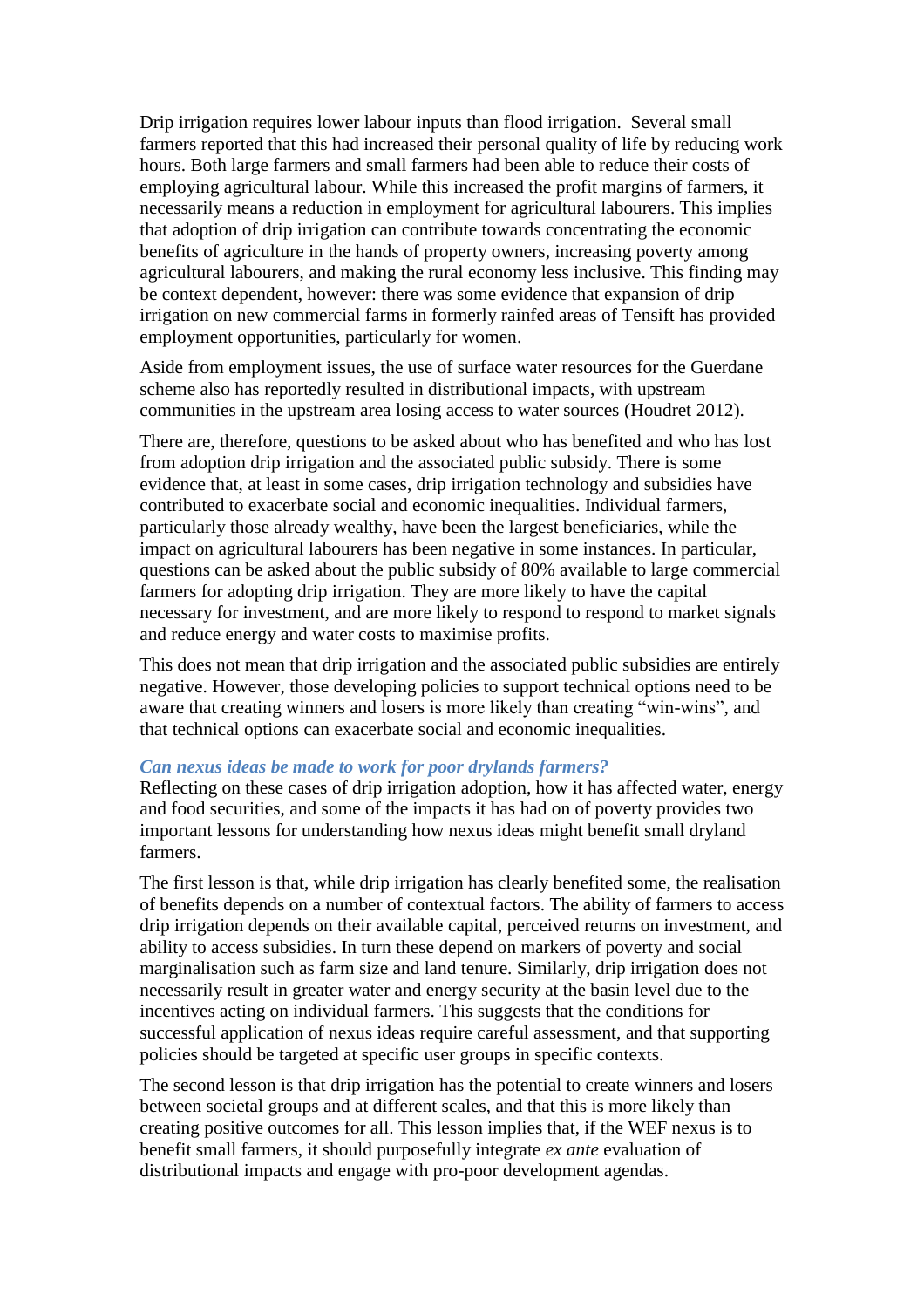More fundamentally, we would ask to what end WEF nexus approaches are oriented. Is the reduction of tradeoffs between water, energy, and food securities considered an end in itself, or does it support higher-level social goals such as the reduction of poverty? The most significant water, energy and food security challenges faced by poor dryland farmers are to do with availability, access and stability of those resources, not efficiencies of use or optimisation of tradeoffs between them. In large areas of rural Morocco, food production and income generation depend on scarce and variable water supplies. Pressurising surface waters for drip irrigation in Sebou and Issen might not be an efficient use of energy resources (e.g. Jackson et al., 2010), but does deliver crucial water supplies that help alleviate rural poverty and strengthen resilience to drought. By contrast, pressurisation of surface waters for drip irrigation in Guerdane might be less energy intensive than pumping groundwater resources, but has reportedly impacted the water rights of marginalised upstream communities. The fundamental issues in these cases are about poverty and marginalisation, not efficient energy use.

Addressing basic insecurities in water, energy and food, and other dimensions of poverty such as rights, income, employment, health, and education, are the focus of international development efforts. Where opportunities can be identified to reduce tradeoffs between these securities, that is all to the good. However, we are not convinced that this is a beneficial starting point for analysis if it might lead to situations in which poor farmers are expected to prioritise efficiency over fundamental securities and poverty reduction.

#### **Conclusions**

This paper has presented findings from three sets of case studies on the uptake of drip irrigation in Morocco. Although drip irrigation predates the current formulation of the WEF nexus concept, it has long been recognised that it offers water and energy efficiency savings while maintaining, or even increasing, agricultural production and productivity.

The case studies suggest that making nexus solutions and technologies work for small farmers in drylands is complicated. Institutional barriers to access can be complex and diverse, and incentives may not always be sufficient to encourage users to save water or energy. The boundary conditions for achieving desired outcomes might be highly specific. By contrast, the prioritisation of technical and policy options for resource use efficiency has, in some cases, the potential for unintended consequences that include the creation of winners and losers at different scales and between different groups.

Based on these case studies, we suggest that those interested in developing WEF nexus ideas to benefit small farmers in drylands ensure that boundary conditions for success are well understood, that supporting policies are carefully targeted, that *ex ante* evaluations consider potential distributional impacts, and that technical, institutional and policy options proposed are supportive of pro-poor agendas of inclusive social and economic development.

## **Acknowledgements**

We would like to thank two anonymous reviewers for their efforts in critically reading the manuscript and making beneficial suggestions. The authors gratefully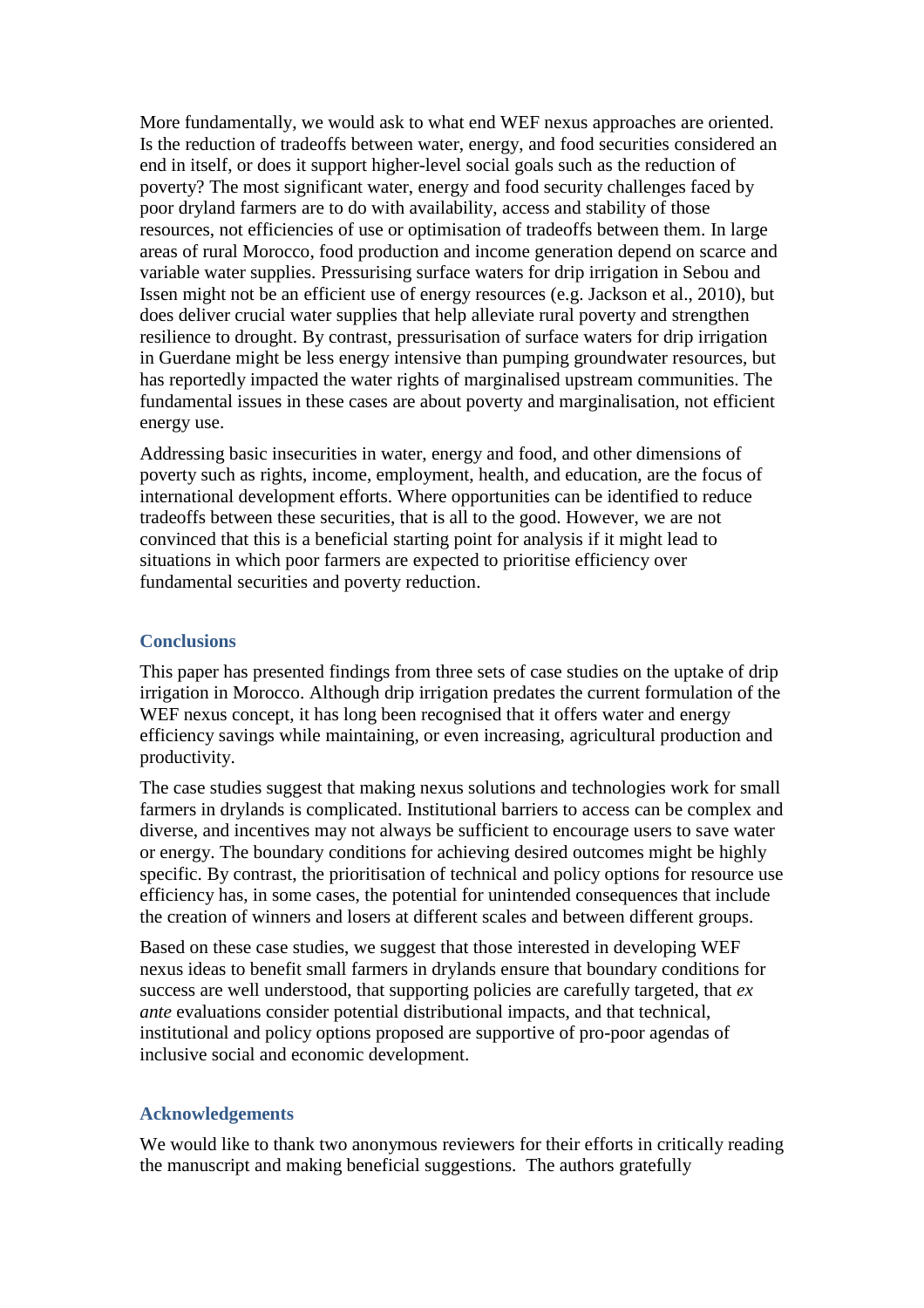acknowledge Canada's International Development Research Centre and the United Kingdom's Department for International Development for funding the projects *Mechanisms of Adaptation to Climate Change in the Rural Communities of Two Contrasting Ecosystems in the Plains and Mountains of Morocco* (Project ID; 104153) and *Using Demand Side Management to Adapt to Water Scarcity and Climate Change in the Saiss Basin* (Project ID: 105439) through the Climate Change Adaptation in Africa Program. This paper also draws on fieldwork carried out in May 2014 supported by the Future Agricultures Consortium.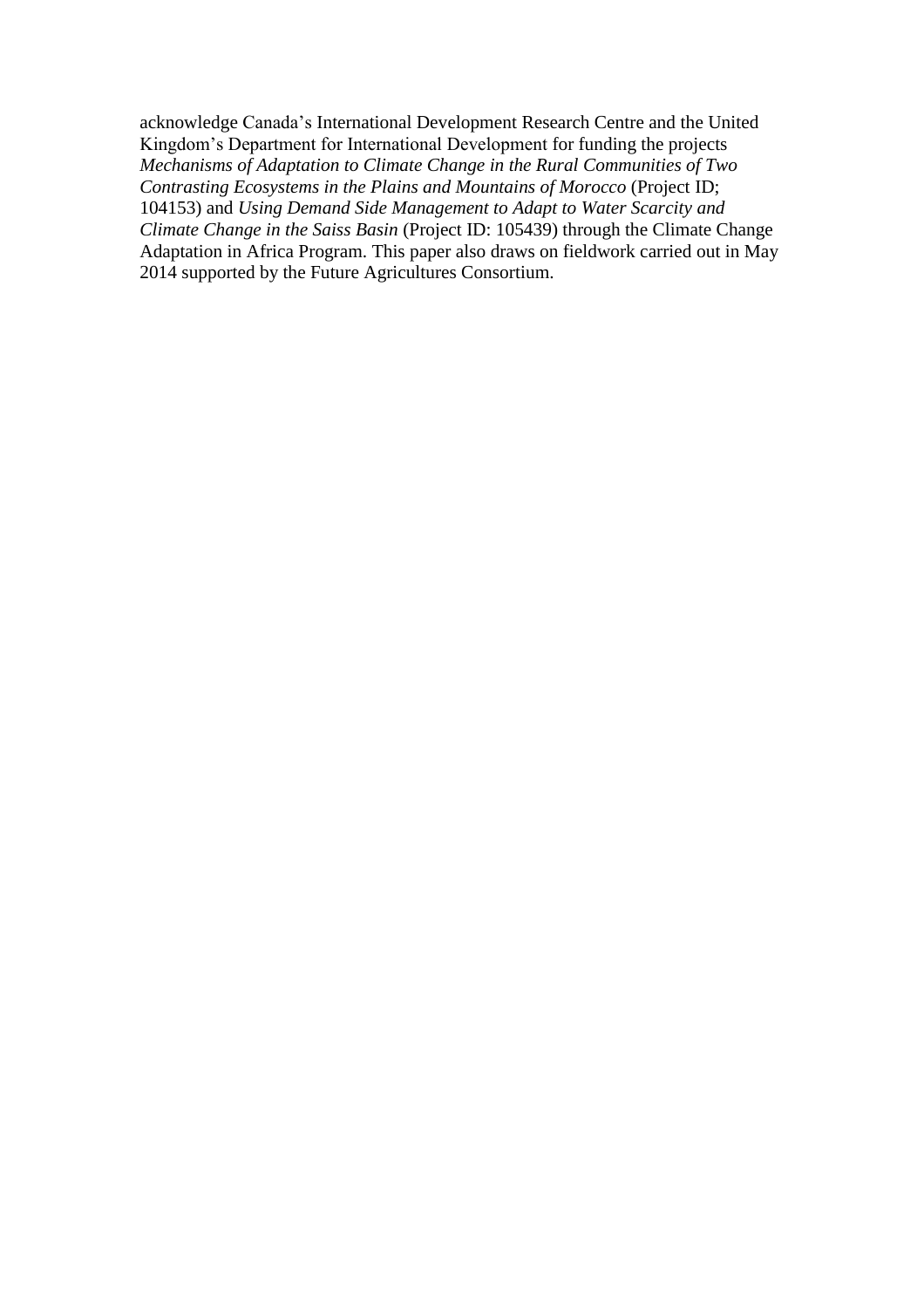### **References**

Alcott, B. (2005). Jevons' paradox. *Ecological Economics*, *54*(1), 9-21.

Allan, J. A. (1997). "'Virtual Water': A long-term solution for water-short Middle Eastern economies?" The 1997 British Association Festival of Science, Roger Stevens Lecture Theatre, University of Leeds, Water and Development Session .

Allan, J. A. (2003). Virtual water-the water, food, and trade nexus. Useful concept or misleading metaphor? *Water International*, *28*(1), 106-113.

Allan, J. A., Keulertz, M., & Sojamo, S. (Ed.s) (2012). *Handbook of land and water grabs in Africa: Foreign direct investment and food and water security.* Abingdon & New York: Routledge.

Batliwala, S. (1982). Rural energy scarcity and nutrition: A new perspective. *Economic and Political Weekly*, 329-333.

Bizikova, L., Roy, D., Swanson, D., Venema, H. D., & McCandless, M. (2013). *The water-energy-food security nexus: Towards a practical planning and decisionsupport framework for landscape investment and risk management.* International Institute for Sustainable Development.

Bouchaou, L., Michelot, J. L., Vengosh, A., Hsissou, Y., Qurtobi, M., Gaye, C. B., Bullen, T.D., & Zuppi, G. M. (2008). Application of multiple isotopic and geochemical tracers for investigation of recharge, salinization, and residence time of water in the Souss-Massa aquifer, southwest of Morocco. *Journal of Hydrology*, *352*(3), 267-287.

Chbouki, N., Stockton, C. W., & Myers, D. E. (1995). Spatio-temporal patterns of drought in Morocco. *International Journal of Climatology*, *15*(2), 187-205.

Departement de l'Environnement. (2009). *Strategie nationale de l'eau.* Rabat: Ministry of Energy, Mines, Water and Environment

Doukkali, M. R. (2005). Water institutional reforms in Morocco. *Water Policy*, *7*(11), 71-88.

Droogers, P., Immerzeel, W. W., Terink, W., Hoogeveen, J., Bierkens, M. F. P., Van Beek, L. P. H., & Debele, B. (2012). Water resources trends in Middle East and North Africa towards 2050. Hydrology and Earth System Sciences, 16(9), 3101-3114.

Errahj, M., Kuper, M., Faysse, N., & Djebbara, M. (2009). Finding a way to legality, local coordination modes and public policies in large-scale irrigation schemes in Algeria and Morocco. *Irrigation and Drainage*, *58*(S3), S358-S369.

Greeley, M. (1987). Energy and Agriculture: interactions and impact on poverty. *IDS Bulletin*, *18*(1), 47-54.

Hardy, L., Garrido, A., & Juana, L. (2012). Evaluation of Spain's water-energy nexus. *International Journal of Water Resources Development*, *28*(1), 151-170. Retrieved from Google Scholar.

Hoff, H. (2011). Understanding the nexus. Background paper for the Bonn2011 conference: The water, energy and food security nexus. Stockholm: Stockholm Environment Institute,.

Houdret, A. (2012). The water connection: Irrigation, water grabbing and politics in southern Morocco. *Water Alternatives*, *5*(2), 284-303.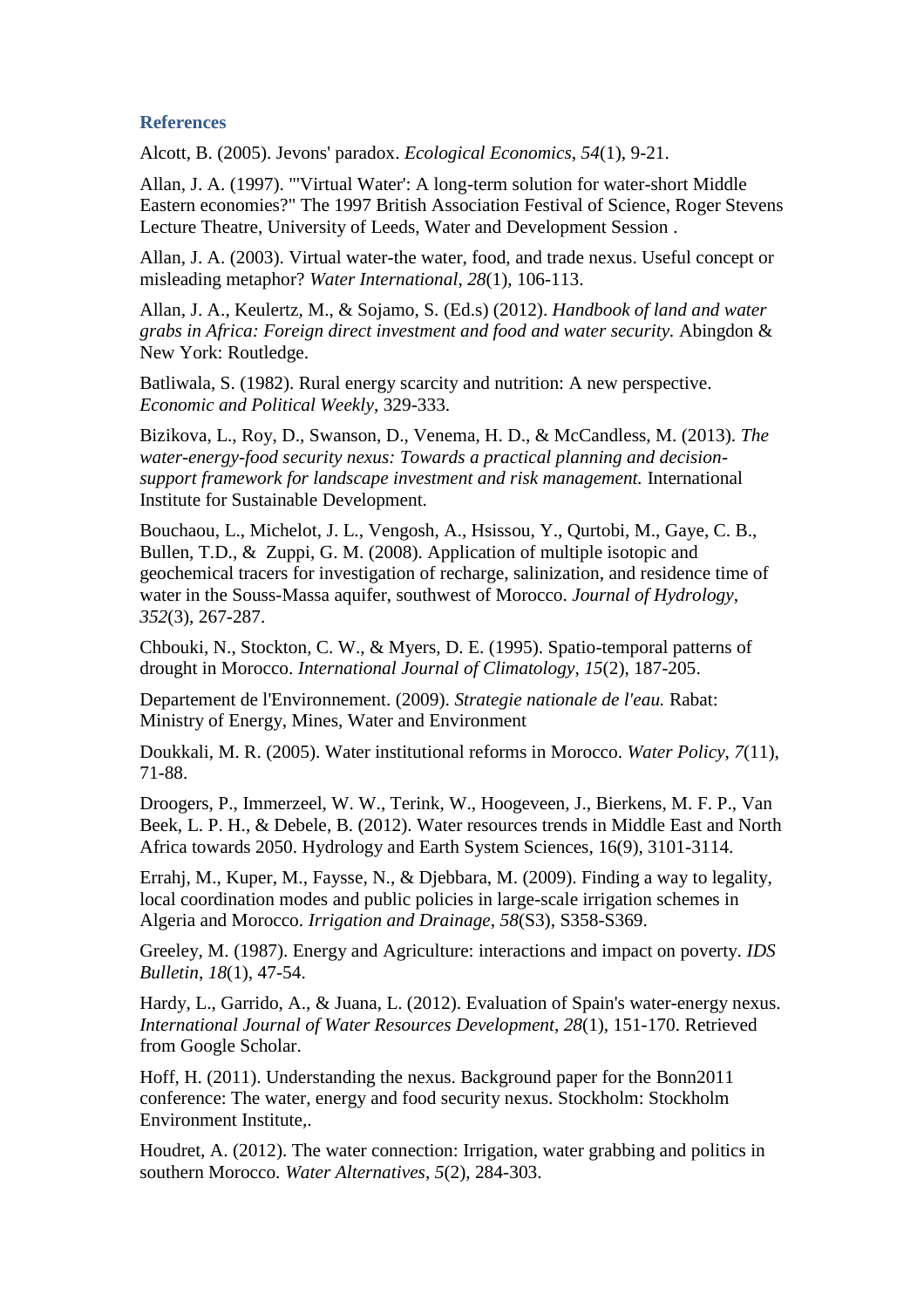Jackson, T. M., Khan, S., & Hafeez, M. (2010). A comparative analysis of water application and energy consumption at the irrigated field level. *Agricultural Water Management*, *97*(10), 1477-1485..

Kalpakian, J., Legrouri, A., Ejekki, F., Doudou, K., Berrada, F., Ouardaoui, A., & Kettani, D. (2014). Obstacles facing the diffusion of drip irrigation technology in the Middle Atlas region of Morocco. *International Journal of Environmental Studies*. *71*(1), 63-75.

Keeney, R. L., & Wood, E. F. (1977). An illustrative example of the use of multiattribute utility theory for water resource planning. *Water Resources Research*, *13*(4), 705-712.

Keith, J. E., & Ouattar, S. (2004). Strategic planning, impact assessment, and technical aid: the Souss-Massa Integrated Water Management Project. *Journal of Environmental Assessment Policy and Management*, *6*(2), 245-259.

Morocco Ends Gasoline, Fuel Oil Subsidies. (2014, January 1). *Reuters*.

Narayanamoorthy, A. (2004). Drip irrigation in India: Can it solve water scarcity? *Water Policy*, *6*(2), 117-130.

Ostrom, E. (1990). *Governing the commons: The evolution of institutions for collective action.* Cambridge: Cambridge University Press.

Perry, C. (2007). Efficient irrigation; inefficient communication; flawed recommendations. *Irrigation and Drainage*, *56*(4), 367-378.

Rasul, G. (2014). Food, water, and energy security in South Asia: A nexus perspective from the Hindu Kush himalayan region. *Environmental Science & Policy*, *39*, 35-48.

Rhaouti, S. (2007). *Presentation at the International Workshop on Adapting to Water Scarcity and Climate Change in North Africa: DSM and its implications for social equity and environmental sustainability. Al Akhawayn University, Ifrane, Morocco, 3- 4 December 2007*.

Rijsberman, F. R. (2006). Water scarcity: Fact or fiction? *Agricultural Water Management*, *80*(1), 5-22.

Sachs, I. (1984). *Energy and agriculture: Interaction futures policy implications of global models* (pp. 25-40). New York and London: Harwood Academic Publishers.

Scott, C. A., & Shah, T. (2004). Groundwater overdraft reduction through agricultural energy policy: Insights from India and Mexico. *International Journal of Water Resources Development*, *20*(2), 149-164.

Shah, T., Scott, C., Kishore, A., & Sharma, A. (2004). *Energy-irrigation nexus in South Asia: Improving groundwater conservation and power sector viability*. IMWI Research Report no. 70. Colombo: International Water Management Institute.

Siddiqi, A., & Anadon, L. D. (2011). The water-energy nexus in Middle East and North Africa. *Energy Policy*, *39*(8), 4529-4540.

Touchan, R., Anchukaitis, K. J., Meko, D. M., Attalah, S., Baisan, C., & Aloui, A. (2008). Long term context for recent drought in northwestern Africa. *Geophysical Research Letters*, *35*(13), L13705.